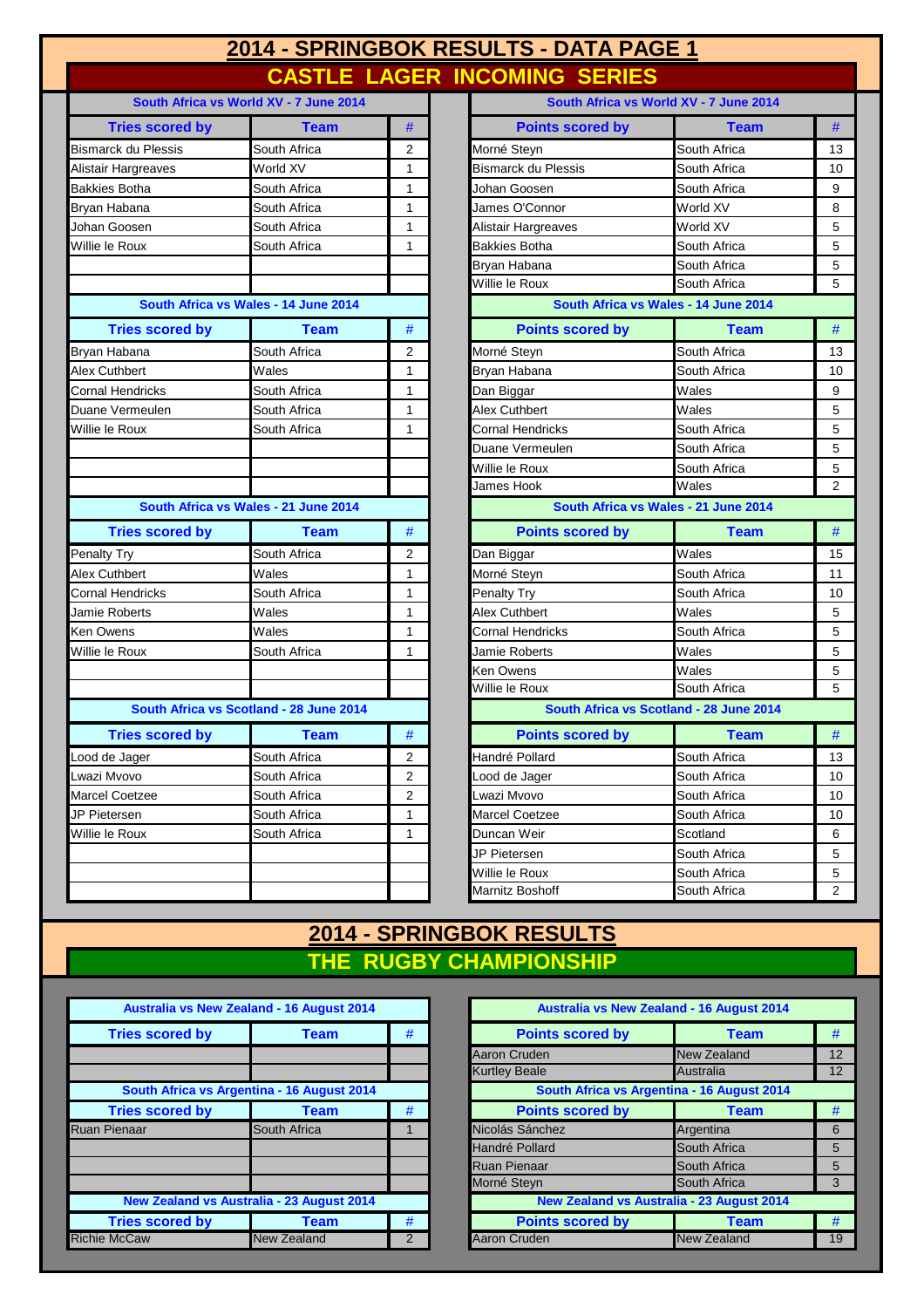## **2014 - SPRINGBOK RESULTS - DATA PAGE 2 THE RUGBY CHAMPIONSHIP (CONTINUE)**

| <b>Israel Folau</b>                             | Australia                                     | 1              |
|-------------------------------------------------|-----------------------------------------------|----------------|
| Julian Savea                                    | <b>New Zealand</b>                            | 1              |
| Kieran Reid                                     | <b>New Zealand</b>                            | 1              |
| Michael Hooper                                  | Australia                                     | 1              |
| <b>Penalty Try</b>                              | <b>New Zealand</b>                            | 1              |
| <b>Steven Luatua</b>                            | <b>New Zealand</b>                            | 1              |
|                                                 |                                               |                |
|                                                 |                                               |                |
|                                                 |                                               |                |
|                                                 | Argentina vs South Africa - 23 August 1014    |                |
| <b>Tries scored by</b>                          | <b>Team</b>                                   | #              |
| Bryan Habana                                    | South Africa                                  | 1              |
| <b>Cornal Hendricks</b>                         | South Africa                                  | 1              |
| Joaquin Tuculet                                 | Argentina                                     | 1              |
| <b>Manual Montero</b>                           | Argentina                                     | 1              |
| <b>Marcel Coetzee</b>                           | South Africa                                  | 1              |
| <b>Tomas Cubelli</b>                            | Argentina                                     | 1              |
|                                                 |                                               |                |
|                                                 |                                               |                |
|                                                 |                                               |                |
|                                                 |                                               |                |
|                                                 |                                               |                |
|                                                 | New Zealand vs Argentina - 6 September 2014   |                |
| <b>Tries scored by</b>                          | <b>Team</b>                                   | #              |
| Julian Savea                                    | <b>New Zealand</b>                            | 2              |
| <b>Aaron Smith</b>                              | <b>New Zealand</b>                            | 1              |
| Liam Messam                                     | New Zealand                                   | 1              |
|                                                 |                                               |                |
|                                                 |                                               |                |
|                                                 |                                               |                |
|                                                 |                                               |                |
|                                                 | Australia vs South Africa - 6 September 2014  |                |
| <b>Tries scored by</b>                          | <b>Team</b>                                   | #              |
| <b>Cornal Hendricks</b>                         | South Africa                                  | 1              |
| <b>Israel Folau</b>                             | Australia                                     | 1              |
| Rob Horne                                       | Australia                                     | $\overline{1}$ |
|                                                 |                                               |                |
|                                                 |                                               |                |
| New Zealand vs South Africa - 13 September 2014 |                                               |                |
| <b>Tries scored by</b>                          | <b>Team</b>                                   | #              |
| <b>Cornal Hendricks</b>                         | South Africa                                  | 1              |
| <b>Richie McCaw</b>                             | <b>New Zealand</b>                            | $\overline{1}$ |
|                                                 |                                               |                |
|                                                 |                                               |                |
|                                                 | Australia vs Argentina - 13 September 2014    |                |
|                                                 |                                               |                |
| <b>Tries scored by</b>                          | <b>Team</b><br><b>Australia</b>               | #<br>2         |
| Michael Hooper                                  | Argentina                                     | $\overline{1}$ |
| Joaquin Tuculet<br><b>Manual Montero</b>        |                                               | $\overline{1}$ |
| <b>Marcelo Bosch</b>                            | Argentina                                     | $\overline{1}$ |
| Peter Betham                                    | Argentina<br>Australia                        | $\overline{1}$ |
|                                                 |                                               |                |
|                                                 |                                               |                |
|                                                 | South Africa vs Australia - 27 September 2014 |                |
| <b>Tries scored by</b>                          | Team                                          | #              |
| Jean de Villiers                                | South Africa                                  | 2              |
| Adam Ashley-Cooper                              | Australia                                     | $\overline{1}$ |
| <b>Marcel Coetzee</b>                           | South Africa                                  | $\overline{1}$ |
| <b>Patrick Lambie</b>                           | South Africa                                  | $\overline{1}$ |

| <b>Israel Folau</b>                                                                                                                                                                            | Australia          | 1              | <b>Kurtley Beale</b>                            | Australia                 | 10             |
|------------------------------------------------------------------------------------------------------------------------------------------------------------------------------------------------|--------------------|----------------|-------------------------------------------------|---------------------------|----------------|
| Julian Savea                                                                                                                                                                                   | New Zealand        | $\mathbf{1}$   | <b>Richie McCaw</b>                             | New Zealand               | 10             |
| Kieran Reid                                                                                                                                                                                    | New Zealand        | 1              | <b>Israel Folau</b>                             | Australia                 | 5              |
| Michael Hooper                                                                                                                                                                                 | Australia          | 1              | Julian Savea                                    | New Zealand               | 5              |
| <b>Penalty Try</b>                                                                                                                                                                             | New Zealand        | $\mathbf{1}$   | Kieran Reid                                     | New Zealand               | 5              |
| <b>Steven Luatua</b>                                                                                                                                                                           | New Zealand        | $\mathbf{1}$   | <b>Michael Hooper</b>                           | Australia                 | 5              |
|                                                                                                                                                                                                |                    |                | <b>Penalty Try</b>                              | <b>New Zealand</b>        | 5              |
|                                                                                                                                                                                                |                    |                | Steven Luatua                                   | New Zealand               | 5              |
|                                                                                                                                                                                                |                    |                | <b>Aaron Smith</b>                              | <b>New Zealand</b>        | $\overline{2}$ |
| Argentina vs South Africa - 23 August 1014                                                                                                                                                     |                    |                | Argentina vs South Africa - 23 August 1014      |                           |                |
| <b>Tries scored by</b>                                                                                                                                                                         | <b>Team</b>        | $\#$           | <b>Points scored by</b>                         | <b>Team</b>               | $\#$           |
| Bryan Habana                                                                                                                                                                                   | South Africa       | $\mathbf{1}$   | Handré Pollard                                  | South Africa              | 11             |
| <b>Cornal Hendricks</b>                                                                                                                                                                        | South Africa       | $\mathbf{1}$   | Nicolás Sánchez                                 | Argentina                 | 10             |
|                                                                                                                                                                                                |                    |                |                                                 | South Africa              |                |
| Joaquin Tuculet                                                                                                                                                                                | Argentina          | $\mathbf{1}$   | Morné Steyn                                     |                           | $\overline{7}$ |
| <b>Manual Montero</b>                                                                                                                                                                          | Argentina          | $\mathbf{1}$   | Bryan Habana                                    | South Africa              | 5              |
| <b>Marcel Coetzee</b>                                                                                                                                                                          | South Africa       | $\mathbf{1}$   | <b>Cornal Hendricks</b>                         | South Africa              | 5              |
| <b>Tomas Cubelli</b>                                                                                                                                                                           | Argentina          | $\mathbf{1}$   | Joaquin Tuculet                                 | Argentina                 | 5              |
|                                                                                                                                                                                                |                    |                | <b>Manual Montero</b>                           | Argentina                 | 5              |
|                                                                                                                                                                                                |                    |                | <b>Marcel Coetzee</b>                           | South Africa              | 5              |
|                                                                                                                                                                                                |                    |                | <b>Tomas Cubelli</b>                            | Argentina                 | 5              |
|                                                                                                                                                                                                |                    |                | <b>Juan Martin Hernancez</b>                    | Argentina                 | 3              |
|                                                                                                                                                                                                |                    |                | Marcelo Bosch                                   | Argentina                 | 3              |
| New Zealand vs Argentina - 6 September 2014                                                                                                                                                    |                    |                | New Zealand vs Argentina - 6 September 2014     |                           |                |
| <b>Tries scored by</b>                                                                                                                                                                         | <b>Team</b>        | $\#$           | <b>Points scored by</b>                         | <b>Team</b>               | #              |
| Julian Savea                                                                                                                                                                                   | New Zealand        | $\overline{2}$ | Julian Savea                                    | New Zealand               | 10             |
| <b>Aaron Smith</b>                                                                                                                                                                             | New Zealand        | $\mathbf{1}$   | Nicolás Sánchez                                 | Argentina                 | 9              |
| Liam Messam                                                                                                                                                                                    | New Zealand        | $\mathbf 1$    | <b>Aaron Smith</b>                              | <b>New Zealand</b>        | 5              |
|                                                                                                                                                                                                |                    |                | <b>Colin Slade</b>                              | <b>New Zealand</b>        | 5              |
|                                                                                                                                                                                                |                    |                | Liam Messam                                     | <b>New Zealand</b>        | 5              |
|                                                                                                                                                                                                |                    |                | <b>Beauden Barret</b>                           | <b>New Zealand</b>        | 3              |
| Australia vs South Africa - 6 September 2014                                                                                                                                                   |                    |                | Australia vs South Africa - 6 September 2014    |                           |                |
| <b>Tries scored by</b>                                                                                                                                                                         | <b>Team</b>        | $\#$           | <b>Points scored by</b>                         | <b>Team</b>               | $\#$           |
| <b>Cornal Hendricks</b>                                                                                                                                                                        | South Africa       | $\mathbf 1$    | Morné Steyn                                     | South Africa              | 18             |
| <b>Israel Folau</b>                                                                                                                                                                            | Australia          | $\mathbf{1}$   | <b>Bernard Folley</b>                           | Australia                 | 14             |
| Rob Horne                                                                                                                                                                                      | <b>Australia</b>   | $\mathbf{1}$   | Cornal Hendricks                                | South Africa              | 5              |
|                                                                                                                                                                                                |                    |                | <b>Israel Folau</b>                             | Australia                 | 5              |
|                                                                                                                                                                                                |                    |                |                                                 |                           |                |
|                                                                                                                                                                                                |                    |                |                                                 |                           |                |
|                                                                                                                                                                                                |                    |                | Rob Horne                                       | Australia                 | 5              |
| New Zealand vs South Africa - 13 September 2014                                                                                                                                                |                    |                | New Zealand vs South Africa - 13 September 2014 |                           |                |
| <b>Tries scored by</b>                                                                                                                                                                         | <b>Team</b>        | $\#$           | <b>Points scored by</b>                         | <b>Team</b>               | #              |
|                                                                                                                                                                                                | South Africa       | $\mathbf{1}$   | Aaron Cruden                                    | <b>New Zealand</b>        | 6              |
|                                                                                                                                                                                                | <b>New Zealand</b> | $\mathbf 1$    | <b>Cornal Hendricks</b>                         | South Africa              | 5              |
|                                                                                                                                                                                                |                    |                | Handré Pollard                                  | South Africa              | 5              |
|                                                                                                                                                                                                |                    |                | <b>Richie McCaw</b>                             | <b>New Zealand</b>        | 5              |
|                                                                                                                                                                                                |                    |                | <b>Beauden Barret</b>                           | <b>New Zealand</b>        | 3              |
| Australia vs Argentina - 13 September 2014                                                                                                                                                     |                    |                | Australia vs Argentina - 13 September 2014      |                           |                |
| <b>Tries scored by</b>                                                                                                                                                                         | <b>Team</b>        | $\#$           | <b>Points scored by</b>                         | <b>Team</b>               | $\#$           |
|                                                                                                                                                                                                | Australia          | $\overline{2}$ | <b>Bernard Folley</b>                           | Australia                 | 17             |
|                                                                                                                                                                                                | Argentina          | $\mathbf{1}$   | Michael Hooper                                  | Australia                 | 10             |
|                                                                                                                                                                                                | Argentina          | $\mathbf{1}$   | Nicolás Sánchez                                 | Argentina                 | 10             |
|                                                                                                                                                                                                | Argentina          | $\mathbf 1$    | Joaquin Tuculet                                 | Argentina                 | 5              |
|                                                                                                                                                                                                | Australia          | $\mathbf{1}$   | <b>Manual Montero</b>                           | Argentina                 | 5              |
|                                                                                                                                                                                                |                    |                | Marcelo Bosch                                   | Argentina                 | 5              |
|                                                                                                                                                                                                |                    |                | Peter Betham                                    | Australia                 | 5              |
| South Africa vs Australia - 27 September 2014                                                                                                                                                  |                    |                | South Africa vs Australia - 27 September 2014   |                           |                |
| <b>Tries scored by</b>                                                                                                                                                                         | <b>Team</b>        | $\#$           | <b>Points scored by</b>                         | <b>Team</b>               | #              |
|                                                                                                                                                                                                | South Africa       | $\overline{2}$ | Jean de Villiers                                | South Africa              | 10             |
| <b>Cornal Hendricks</b><br><b>Richie McCaw</b><br>Michael Hooper<br>Joaquin Tuculet<br><b>Manual Montero</b><br>Marcelo Bosch<br>Peter Betham<br>Jean de Villiers<br><b>Adam Ashley-Cooper</b> | Australia          | $\mathbf 1$    | <b>Patrick Lambie</b>                           | South Africa              | 10             |
| <b>Marcel Coetzee</b>                                                                                                                                                                          | South Africa       | $\mathbf 1$    |                                                 | Australia                 | 5              |
|                                                                                                                                                                                                |                    |                | <b>Adam Ashley-Cooper</b>                       |                           |                |
| <b>Patrick Lambie</b>                                                                                                                                                                          | South Africa       | $\mathbf 1$    | <b>Bernard Folley</b><br><b>Marcel Coetzee</b>  | Australia<br>South Africa | 5<br>5         |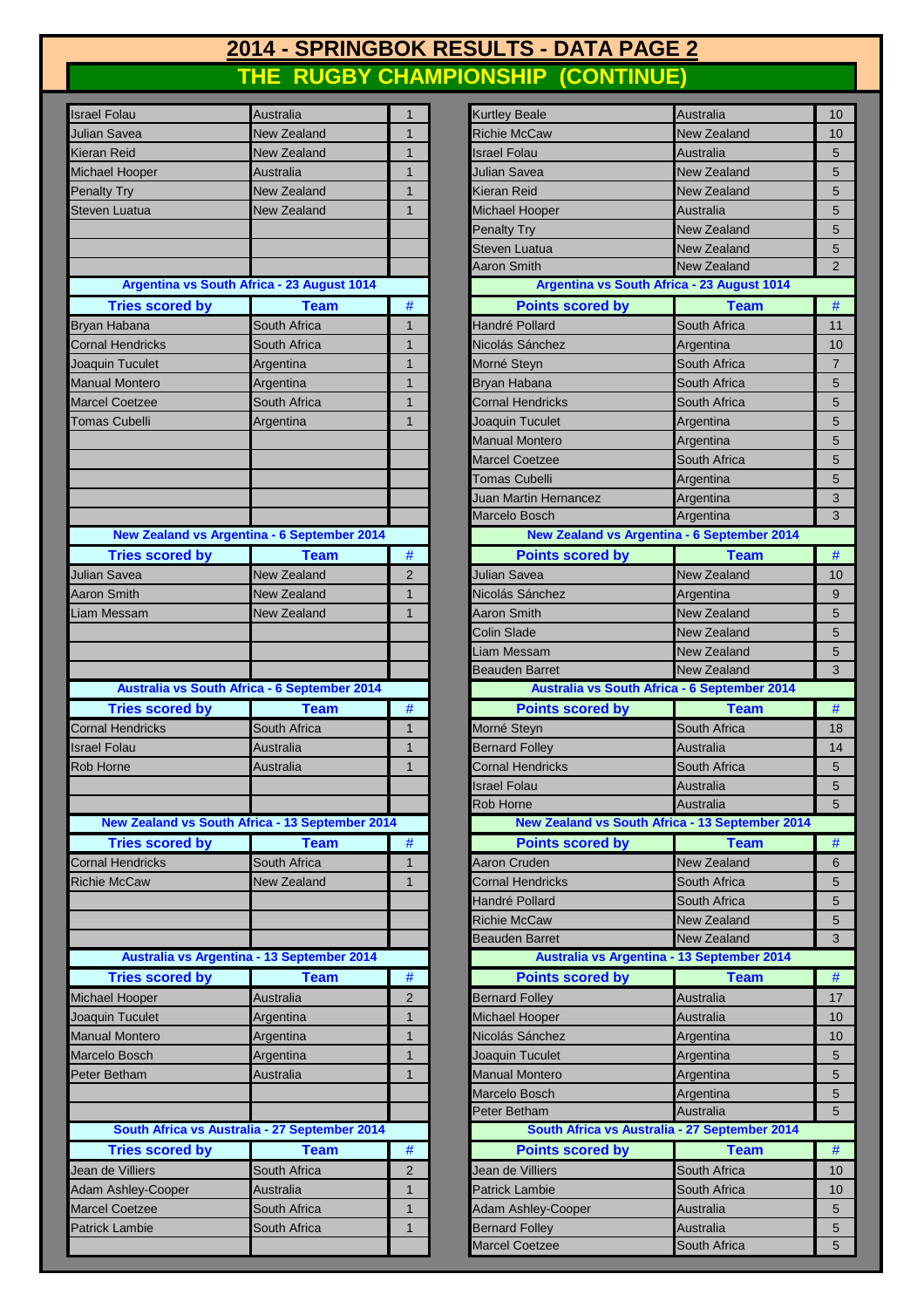|                          |                                               |               | 2014 - SPRINGBOK RESULTS - DATA PAGE 3 |                                               |                |
|--------------------------|-----------------------------------------------|---------------|----------------------------------------|-----------------------------------------------|----------------|
|                          |                                               |               | THE RUGBY CHAMPIONSHIP (CONTINUE)      |                                               |                |
|                          | South Africa vs Australia - 27 September 2014 |               |                                        | South Africa vs Australia - 27 September 2014 |                |
| <b>Tries scored by</b>   | <b>Team</b>                                   | #             | <b>Points scored by</b>                | <b>Team</b>                                   | #              |
|                          |                                               |               | Handré Pollard                         | South Africa                                  | 3              |
|                          | Argentina vs New Zealand - 27 September 2014  |               |                                        | Argentina vs New Zealand - 27 September 2014  |                |
| <b>Tries scored by</b>   | <b>Team</b>                                   | #             | <b>Points scored by</b>                | <b>Team</b>                                   | #              |
| <b>Ben Smith</b>         | <b>New Zealand</b>                            | $\mathbf{1}$  | <b>Beauden Barrett</b>                 | New Zealand                                   | 14             |
| Horacio Agulla           | Argentina                                     | $\mathbf{1}$  | Nicolás Sánchez                        | Argentina                                     | 6              |
| <b>Israel Dagg</b>       | New Zealand                                   | $\mathbf{1}$  | <b>Ben Smith</b>                       | New Zealand                                   | 5              |
| <b>Julian Savea</b>      | New Zealand                                   | $\mathbf{1}$  | Horacio Agulla                         | Argentina                                     | 5              |
| <b>TJ Perenara</b>       | New Zealand                                   | $\mathbf{1}$  | <b>Israel Dagg</b>                     | New Zealand                                   | 5              |
|                          |                                               |               | <b>Julian Savea</b>                    | New Zealand                                   | 5              |
|                          |                                               |               | <b>TJ Perenara</b>                     | New Zealand                                   | 5              |
|                          |                                               |               | Gonzalez Iglesias                      | Argentina                                     | $\mathcal{P}$  |
|                          | South Africa vs New Zealand - 4 October 2014  |               |                                        | South Africa vs New Zealand - 4 October 2014  |                |
| <b>Tries scored by</b>   | <b>Team</b>                                   | #             | <b>Points scored by</b>                | <b>Team</b>                                   | #              |
| Handré Pollard           | South Africa                                  | $\mathcal{P}$ | Handré Pollard                         | South Africa                                  | 19             |
| Ben Smith                | New Zealand                                   | $\mathbf{1}$  | <b>Beauden Barrett</b>                 | New Zealand                                   | 10             |
| Dane Coles               | New Zealand                                   | $\mathbf{1}$  | <b>Ben Smith</b>                       | New Zealand                                   | 5              |
| <b>Francois Hougaard</b> | South Africa                                  | $\mathbf{1}$  | Dane Coles                             | New Zealand                                   | 5              |
| Malakai Fekitoa          | New Zealand                                   | $\mathbf{1}$  | <b>Francois Hougaard</b>               | South Africa                                  | 5              |
|                          |                                               |               | Malakai Fekitoa                        | <b>New Zealand</b>                            | 5              |
|                          |                                               |               | <b>Patrick Lambie</b>                  | South Africa                                  | 3              |
|                          | Argentina vs Australia - 4 October 2014       |               |                                        | Argentina vs Australia - 4 October 2014       |                |
| <b>Tries scored by</b>   | <b>Team</b>                                   | #             | <b>Points scored by</b>                | <b>Team</b>                                   | #              |
| Juan Imhoff              | Argentina                                     | $\mathbf{1}$  | Nicolas Sanchez                        | Argentina                                     | 11             |
| eonardo Senatore         | Argentina                                     | $\mathbf{1}$  | <b>Bernard Foley</b>                   | Australia                                     | $\overline{7}$ |
| Scott Higginbotham       | Australia                                     | $\mathbf{1}$  | Juan Imhoff                            | Argentina                                     | 5              |
| Tevita Kuridrani         | Australia                                     | $\mathbf{1}$  | Leonardo Senatore                      | Argentina                                     | 5              |
|                          |                                               |               | Scott Higginbotham                     | Australia                                     | 5              |
|                          |                                               |               | Tevita Kuridrani                       | <b>Australia</b>                              | 5              |

|                        |                                                   |   | 2014 - SPRINGBOK RESULTS                          |             |
|------------------------|---------------------------------------------------|---|---------------------------------------------------|-------------|
|                        |                                                   |   | <b>CASTLE LAGER OUTGOING TOUR</b>                 |             |
|                        | <b>Ireland vs South Africa - 8 November 2014</b>  |   | <b>Ireland vs South Africa - 8 November 2014</b>  |             |
| <b>Tries scored by</b> | <b>Team</b>                                       | # | <b>Points scored by</b>                           | <b>Team</b> |
|                        |                                                   |   |                                                   |             |
|                        |                                                   |   |                                                   |             |
|                        |                                                   |   |                                                   |             |
|                        |                                                   |   |                                                   |             |
|                        |                                                   |   |                                                   |             |
|                        |                                                   |   |                                                   |             |
|                        | <b>England vs South Africa - 15 November 2014</b> |   | <b>England vs South Africa - 15 November 2014</b> |             |
| <b>Tries scored by</b> | <b>Team</b>                                       | # | <b>Points scored by</b>                           | <b>Team</b> |
|                        |                                                   |   |                                                   |             |
|                        |                                                   |   |                                                   |             |
|                        |                                                   |   |                                                   |             |
|                        |                                                   |   |                                                   |             |
|                        |                                                   |   |                                                   |             |
|                        |                                                   |   |                                                   |             |
|                        |                                                   |   |                                                   |             |

|                                                   |             |   | <b>CASTLE LAGER OUTGOING TOUR</b>                 |             |   |
|---------------------------------------------------|-------------|---|---------------------------------------------------|-------------|---|
| <b>Ireland vs South Africa - 8 November 2014</b>  |             |   | <b>Ireland vs South Africa - 8 November 2014</b>  |             |   |
| <b>Tries scored by</b>                            | <b>Team</b> | # | <b>Points scored by</b>                           | <b>Team</b> | # |
|                                                   |             |   |                                                   |             |   |
|                                                   |             |   |                                                   |             |   |
|                                                   |             |   |                                                   |             |   |
|                                                   |             |   |                                                   |             |   |
|                                                   |             |   |                                                   |             |   |
|                                                   |             |   |                                                   |             |   |
| <b>England vs South Africa - 15 November 2014</b> |             |   | <b>England vs South Africa - 15 November 2014</b> |             |   |
| <b>Tries scored by</b>                            | <b>Team</b> | # | <b>Points scored by</b>                           | <b>Team</b> | # |
|                                                   |             |   |                                                   |             |   |
|                                                   |             |   |                                                   |             |   |
|                                                   |             |   |                                                   |             |   |
|                                                   |             |   |                                                   |             |   |
|                                                   |             |   |                                                   |             |   |
|                                                   |             |   |                                                   |             |   |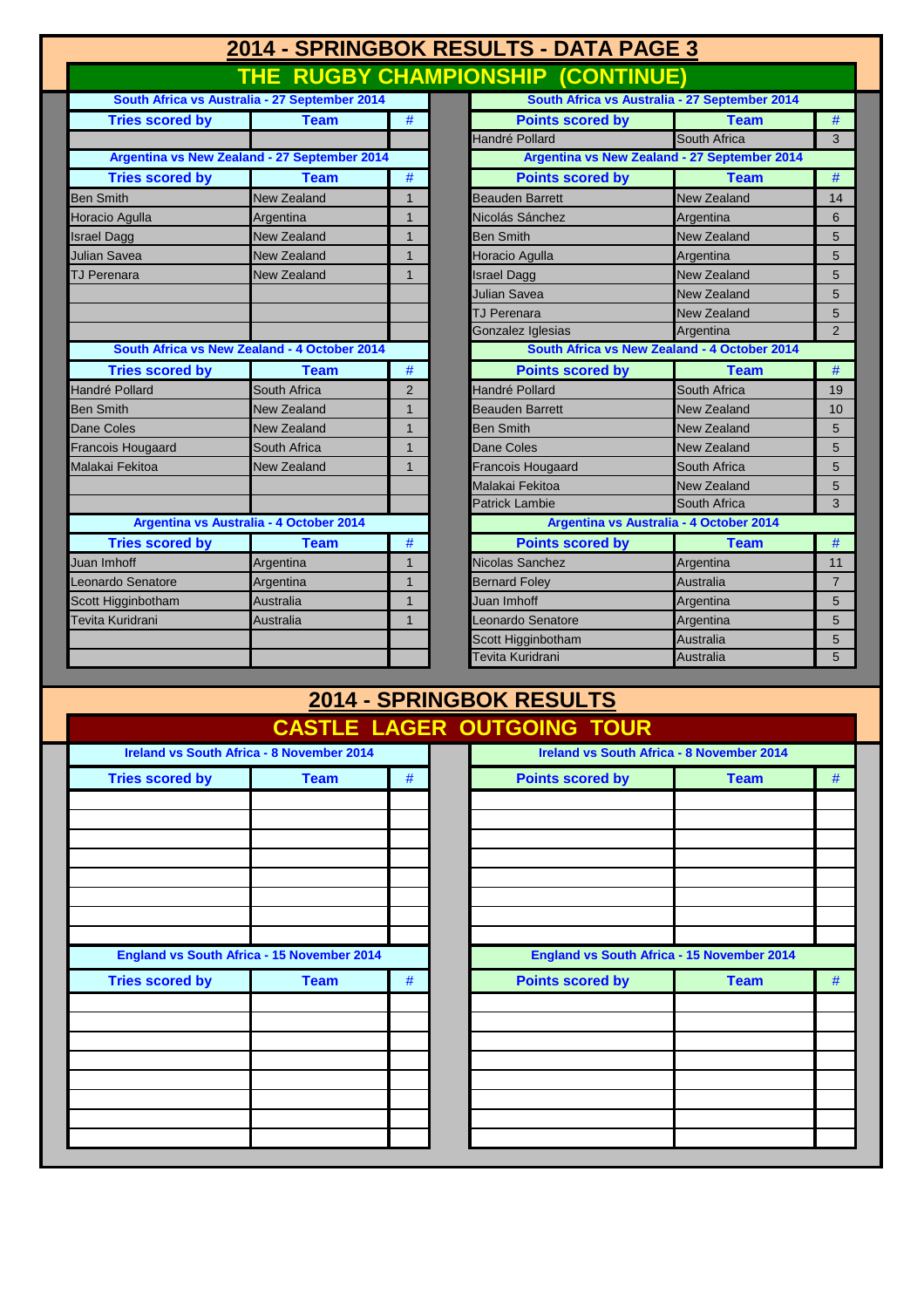|                                                   | 2014 - SPRINGBOK RESULTS - DATA PAGE 4          |    |                                                 |             |     |
|---------------------------------------------------|-------------------------------------------------|----|-------------------------------------------------|-------------|-----|
|                                                   |                                                 |    | <b>CASTLE LAGER OUTGOING TOUR (CONTINUE)</b>    |             |     |
|                                                   | Italy vs South Africa - 22 November 2014        |    | Italy vs South Africa - 22 November 2014        |             |     |
| <b>Tries scored by</b>                            | <b>Team</b>                                     | #  | <b>Points scored by</b>                         | <b>Team</b> | #   |
|                                                   |                                                 |    |                                                 |             |     |
|                                                   |                                                 |    |                                                 |             |     |
|                                                   |                                                 |    |                                                 |             |     |
|                                                   |                                                 |    |                                                 |             |     |
|                                                   |                                                 |    |                                                 |             |     |
|                                                   |                                                 |    |                                                 |             |     |
|                                                   | <b>Wales vs South Africa - 29 November 2014</b> |    | <b>Wales vs South Africa - 29 November 2014</b> |             |     |
| <b>Tries scored by</b>                            | <b>Team</b>                                     | #  | <b>Points scored by</b>                         | <b>Team</b> | #   |
|                                                   |                                                 |    |                                                 |             |     |
|                                                   |                                                 |    |                                                 |             |     |
|                                                   |                                                 |    |                                                 |             |     |
|                                                   |                                                 |    |                                                 |             |     |
|                                                   |                                                 |    |                                                 |             |     |
|                                                   |                                                 |    |                                                 |             |     |
| <b>Total tries scored - 2014 - Internationals</b> |                                                 | 78 | Total points scored - 2014 - Internationals     |             | 754 |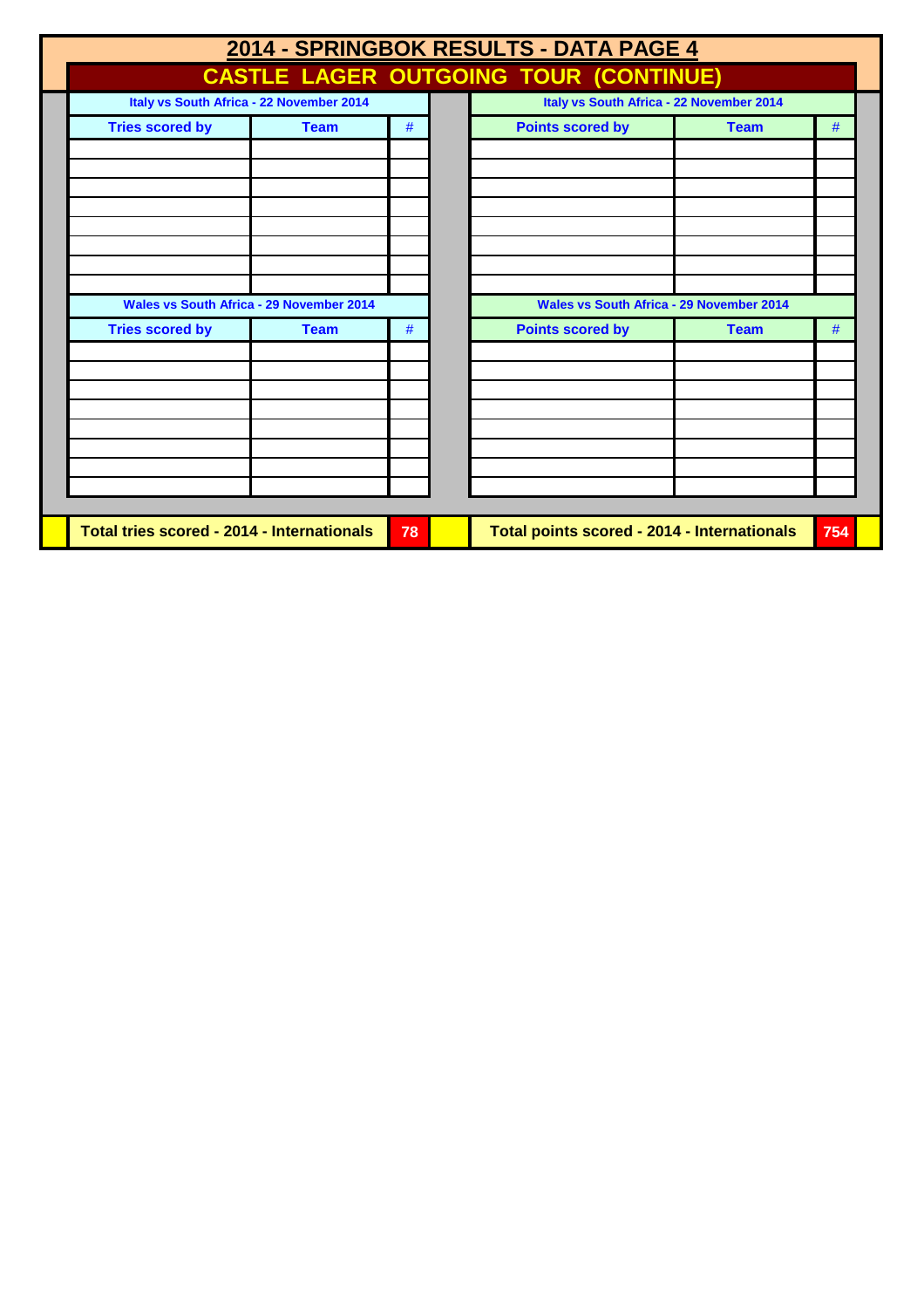## **TOP SCORERS 2014 - SPRINGBOK RESULTS - DATA PAGE 5**

**15**

**51**

**Total tries scored for & against SA**

**Total tries against South Africa**

| <b>Test Springboks - Try scoring list</b> |                                        |                |
|-------------------------------------------|----------------------------------------|----------------|
| <b>Tries scored by</b>                    | <b>Provincial Team</b>                 | #              |
| <b>Cornal Hendricks</b>                   | Cheetahs                               | 5              |
| Bryan Habana                              | Toulon                                 | 4              |
| <b>Marcel Coetzee</b>                     | <b>Sharks</b>                          | 4              |
| Willie le Roux                            | Cheetahs                               | 4              |
| <b>Bismarck du Plessis</b>                | Sharks                                 | 2              |
| Hanrdé Pollard                            | <b>Blue Bulls</b>                      | $\overline{2}$ |
| Jean de Villiers                          | <b>Western Province</b>                | 2              |
| Lood de Jager                             | Cheetahs                               | 2              |
| Lwazi Mvovo                               | <b>Sharks</b>                          | 2              |
| Penalty Try                               | Various                                | $\overline{2}$ |
| Bakkies Botha                             | Toulon                                 | 1              |
| Duane Vermeulen                           | Stormers                               | 1              |
| Francois Hougaard                         | <b>Blue Bulls</b>                      | 1              |
| Johan Goosen                              | Cheetahs                               | 1              |
| JP Pietersen                              | Panasonic Wild Knights                 | 1              |
| Patrick Lambie                            | Sharks                                 | 1              |
| Ruan Pienaar                              | <b>Ulster</b>                          | 1              |
|                                           |                                        |                |
|                                           |                                        |                |
|                                           |                                        |                |
|                                           |                                        |                |
|                                           |                                        |                |
|                                           |                                        |                |
|                                           |                                        |                |
|                                           |                                        |                |
|                                           |                                        |                |
|                                           |                                        |                |
|                                           |                                        |                |
|                                           | <b>Total tries</b><br>for South Africa | 36             |

|                            | <b>Test Springboks - Try scoring list</b> |                |                            | <b>Test Springboks - Points scoring list</b> |  |
|----------------------------|-------------------------------------------|----------------|----------------------------|----------------------------------------------|--|
| <b>Tries scored by</b>     | <b>Provincial Team</b>                    | #              | <b>Points scored by</b>    | <b>Provincial Team</b>                       |  |
| <b>Cornal Hendricks</b>    | Cheetahs                                  | 5              | Morné Steyn                | <b>Stade Francais</b>                        |  |
| Bryan Habana               | Toulon                                    | 4              | Handré Pollard             | <b>Blue Bulls</b>                            |  |
| <b>Marcel Coetzee</b>      | Sharks                                    | 4              | <b>Cornal Hendricks</b>    | Cheetahs                                     |  |
| Willie le Roux             | Cheetahs                                  | 4              | Bryan Habana               | Toulon                                       |  |
| <b>Bismarck du Plessis</b> | Sharks                                    | 2              | <b>Marcel Coetzee</b>      | Sharks                                       |  |
| Hanrdé Pollard             | <b>Blue Bulls</b>                         | 2              | Willie le Roux             | Cheetahs                                     |  |
| Jean de Villiers           | Western Province                          | 2              | <b>Bismarck du Plessis</b> | Sharks                                       |  |
| Lood de Jager              | Cheetahs                                  | 2              | Jean de Villiers           | <b>Western Province</b>                      |  |
| Lwazi Mvovo                | Sharks                                    | $\overline{2}$ | Lood de Jager              | Cheetahs                                     |  |
| Penalty Try                | Various                                   | $\overline{2}$ | Lwazi Mvovo                | <b>Sharks</b>                                |  |
| <b>Bakkies Botha</b>       | Toulon                                    | 1              | Patrick Lambie             | <b>Sharks</b>                                |  |
| Duane Vermeulen            | Stormers                                  | 1              | Penalty Try                | Various                                      |  |
| Francois Hougaard          | <b>Blue Bulls</b>                         | 1              | Johan Goosen               | Cheetahs                                     |  |
| Johan Goosen               | Cheetahs                                  | 1              | <b>Bakkies Botha</b>       | Toulon                                       |  |
| JP Pietersen               | Panasonic Wild Knights                    | 1              | Duane Vermeulen            | Stormers                                     |  |
| <b>Patrick Lambie</b>      | <b>Sharks</b>                             | 1              | Francois Hougaard          | <b>Blue Bulls</b>                            |  |
| Ruan Pienaar               | Ulster                                    | 1              | JP Pietersen               | Panasonic Wild Knights                       |  |
|                            |                                           |                | Ruan Pienaar               | Ulster                                       |  |
|                            |                                           |                | Marnitz Boshoff            | Lions                                        |  |
|                            |                                           |                |                            |                                              |  |
|                            |                                           |                |                            |                                              |  |
|                            |                                           |                |                            |                                              |  |
|                            |                                           |                |                            |                                              |  |
|                            |                                           |                |                            |                                              |  |
|                            |                                           |                |                            |                                              |  |
|                            |                                           |                |                            |                                              |  |
|                            |                                           |                |                            |                                              |  |
|                            |                                           |                |                            |                                              |  |
|                            | <b>Total tries</b><br>for South Africa    | 36             |                            | <b>Total points</b><br>for South Africa      |  |

| <b>Total points</b><br>against South Africa    | 175 |
|------------------------------------------------|-----|
| <b>Total points scored</b><br>for & against SA | 480 |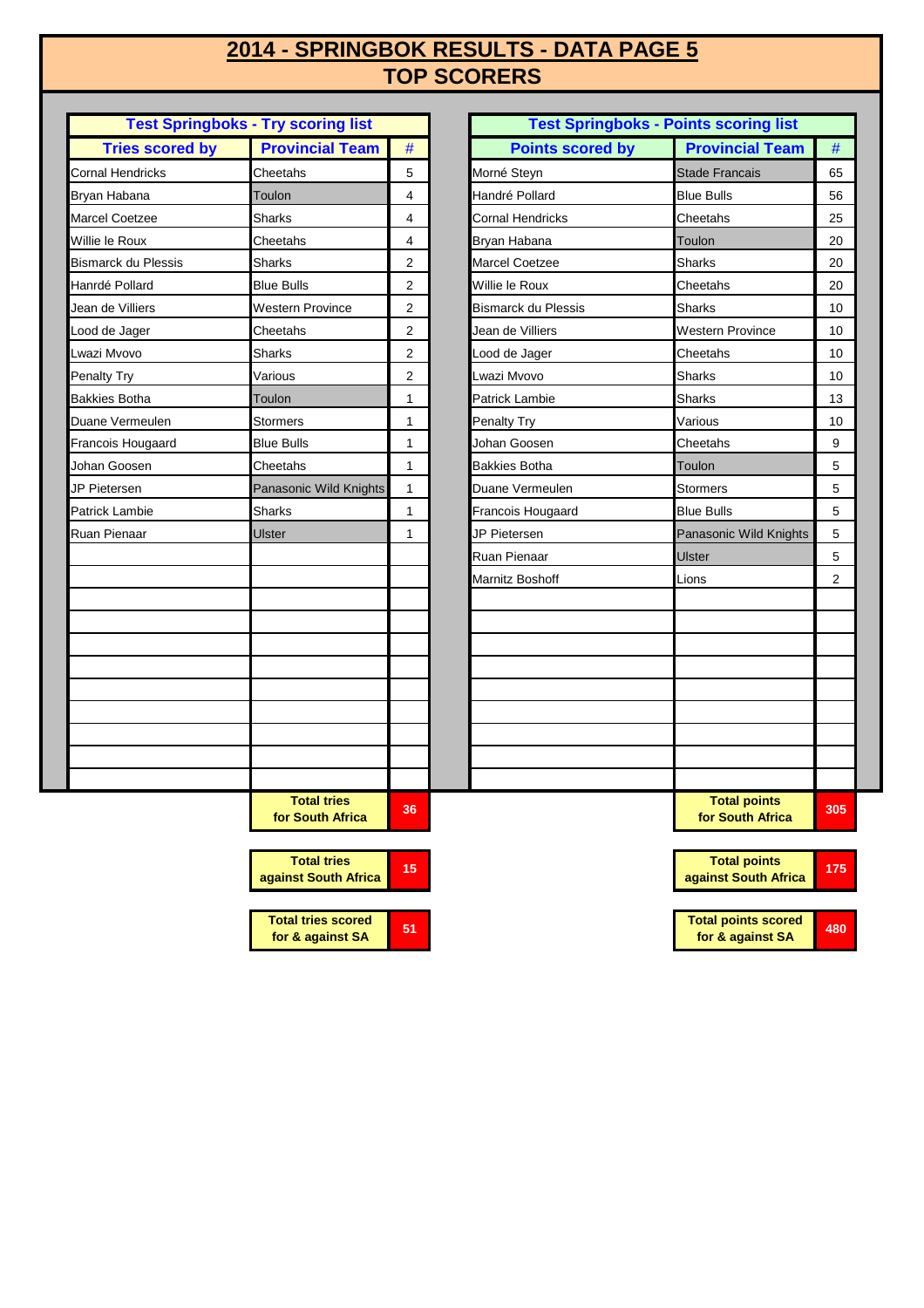### **YELLOW OR RED CARDS & SUSPENSIONS - DATA PAGE 6 2002 - SPRINGBOK RESULTS**

|                | <u>ZUVZ - JERINUDUR REJULIJ</u> |                                                  |                                   |                                        |                   |  |  |  |  |
|----------------|---------------------------------|--------------------------------------------------|-----------------------------------|----------------------------------------|-------------------|--|--|--|--|
| #              | <b>Offender</b>                 | Game                                             | <b>Referee</b>                    | <b>Offence</b>                         | <b>Team</b>       |  |  |  |  |
| $\overline{2}$ | Willie Meyer (1)                | <b>South Africa vs Wales</b>                     | <b>Tony Spreadbury</b>            | <b>Professional foul</b>               | Cats              |  |  |  |  |
| 5              | Marius Joubert (1)              | <b>New Zealand vs South Africa</b>               | <b>Stuart Dickinson</b>           | High tackle & punching                 | <b>Stormers</b>   |  |  |  |  |
| 6              | Werner Greef (1)                | <b>Australia vs South Africa</b>                 | <b>Steve Lander</b>               | Tackle in the air                      | <b>Stormers</b>   |  |  |  |  |
| 8              | DeWet Barry (1)                 | South Africa vs Australia                        | Paddy O'Brien                     | Punching                               | <b>Stormers</b>   |  |  |  |  |
| 8              | Marius Joubert (2)              | South Africa vs Australia                        | Paddy O'Brien                     | <b>High Tackle x2</b>                  | <b>Stormers</b>   |  |  |  |  |
| 9              | Bakkies Botha (1)               | <b>France vs South Africa</b>                    | <b>Alain Rolland</b>              | <b>Kneeing</b>                         | <b>Blue Bulls</b> |  |  |  |  |
| 11             | Jannes Labuschagne 4 (1)        | <b>England vs South Africa</b>                   | Paddy O'Brien                     | Late shoulder charge                   | Cats              |  |  |  |  |
|                |                                 | 2003 - SPRINGBOK RESULTS                         |                                   |                                        |                   |  |  |  |  |
| #              | <b>Offender</b>                 | Game                                             | <b>Referee</b>                    | <b>Offence</b>                         | <b>Team</b>       |  |  |  |  |
| $\mathbf{1}$   | Victor Matfield (1)             | South Africa vs Scotland - 1 <sup>st</sup> Test  | Joël Jutge                        | <b>Professional foul</b>               | <b>Blue Bulls</b> |  |  |  |  |
| $\mathbf{1}$   | Joost v/d Westhuizen (1)        | South Africa vs Scotland - 1 <sup>st</sup> Test  | Joël Jutge                        | <b>Professional foul</b>               | <b>Blue Bulls</b> |  |  |  |  |
| $\overline{2}$ | Robbie Kempson (1)              | South Africa vs Scotland - 2 <sup>nd</sup> Test  | <b>Scott Young</b>                | Late tackle?!!!!                       | <b>Stormers</b>   |  |  |  |  |
| $\overline{4}$ | DeWet Barry (2)                 | South Africa vs Australia - 1 <sup>st</sup> 3N   | Steve Welsh                       | <b>Professional foul</b>               | <b>Stormers</b>   |  |  |  |  |
| 6              | Danie Coetzee (1)               | Australia vs South Africa - W/C G2               | <b>Paddy O'Brien</b>              | <b>Professional foul</b>               | <b>Blue Bulls</b> |  |  |  |  |
| 6              | Robbie Kempson (2)              | Australia vs South Africa - W/C G2               | <b>Paddy O'Brien</b>              | <b>Professional foul</b>               | <b>Stormers</b>   |  |  |  |  |
| 6              | Robbie Kempson (3)              | Australia vs South Africa - W/C G2               | Cited 4W (Paddy O'Brien)          | <b>Dangerous late tackle</b>           | <b>Stormers</b>   |  |  |  |  |
| 6              | Bakkies Botha (2)               | Australia vs South Africa - W/C G2               | Cited 8W (Paddy O'Brien)          | <b>Dirty play</b>                      | <b>Blue Bulls</b> |  |  |  |  |
|                | <b>2004 - SPRINGBOK RESULTS</b> |                                                  |                                   |                                        |                   |  |  |  |  |
| #              | <b>Offender</b>                 | Game                                             | <b>Referee</b>                    | <b>Offence</b>                         | <b>Team</b>       |  |  |  |  |
| $\mathbf{1}$   | Schalk Burger (1)               | South Africa vs Ireland - 1 <sup>st</sup> Test   | <b>Tony Spreadbury</b>            | <b>Stiff-arm Punching</b>              | <b>Stormers</b>   |  |  |  |  |
| $\overline{2}$ | Wayne Julies (1)                | South Africa vs Ireland - 2 <sup>nd</sup> Test   | Joël Jutge                        | Repeated infringements                 | Lions             |  |  |  |  |
| 8              | Percy Montgomery (1)            | South Africa vs Australia - 2 <sup>nd</sup> 3N   | <b>Paddy O'Brien</b>              | Dangerous tackle                       | <b>Stormers</b>   |  |  |  |  |
| 8              | <b>Breyten Paulse (1)</b>       | South Africa vs Australia - 2 <sup>nd</sup> 3N   | Paddy O'Brien                     | <b>Professional foul</b>               | <b>Stormers</b>   |  |  |  |  |
| 9              | Schalk Burger (2)               | <b>Wales vs South Africa</b>                     | <b>Paddy O'Brien</b>              | <b>Repeated infringements</b>          | <b>Stormers</b>   |  |  |  |  |
| 10             | Schalk Burger (3)               | <b>Ireland vs South Africa</b>                   | Paul Honiss                       | <b>Repeated infringements</b>          | <b>Stormers</b>   |  |  |  |  |
| 12             | Victor Matfield (2)             | <b>Scotland vs South Africa</b>                  | <b>Nigel Williams</b>             | <b>Professional foul</b>               | <b>Blue Bulls</b> |  |  |  |  |
|                | 12 Bakkies Botha (3)            | <b>Scotland vs South Africa</b>                  | <b>Nigel Williams</b>             | <b>Professional foul</b>               | <b>Blue Bulls</b> |  |  |  |  |
|                |                                 | 2005 - SPRINGBOK RESULTS                         |                                   |                                        |                   |  |  |  |  |
| #              | <b>Offender</b>                 | Game                                             | <b>Referee</b>                    | <b>Offence</b>                         | <b>Team</b>       |  |  |  |  |
| 3              | Schalk Burger (4)               | South Africa vs France - 2 <sup>nd</sup> Test    | <b>Donald Courtney</b>            | <b>High tackle</b>                     | <b>Stormers</b>   |  |  |  |  |
|                | <b>Breyten Paulse (2)</b>       | South Africa vs Australia - 2 <sup>nd</sup> Test | <b>Steve Walsh</b>                | <b>Repeated infringements Stormers</b> |                   |  |  |  |  |
|                | 5 Schalk Burger (5)             | South Africa vs Australia - 2 <sup>nd</sup> Test | <b>Steve Walsh</b>                | Dangerous high tackle                  | <b>Stormers</b>   |  |  |  |  |
| 6              | Breyten Paulse (3 + 4)          | South Africa vs Australia - 1 <sup>st</sup> 3N   | Alain Rolland (Yellow + Cited 3W) | P/foul, Kicking                        | <b>Stormers</b>   |  |  |  |  |
|                | 10 Jean de Villiers (1)         | South Africa vs Argentina                        | <b>Tony Spreadbury</b>            | Dangerous play                         | <b>Stormers</b>   |  |  |  |  |
|                | 11 Percy Montgomery (2)         | <b>Wales vs South Africa</b>                     | <b>Stuart Dickinson</b>           | Dangerous tackle                       | <b>Sharks</b>     |  |  |  |  |
|                | 12 John Smit (1)                | <b>France vs South Africa</b>                    | <b>Scott Young</b>                | ????Who knows                          | <b>Sharks</b>     |  |  |  |  |
|                |                                 | 2006 - SPRINGBOK RESULTS                         |                                   |                                        |                   |  |  |  |  |
| #              | <b>Offender</b>                 | Game                                             | <b>Referee</b>                    | <b>Offence</b>                         | <b>Team</b>       |  |  |  |  |
| 5              | Victor Matfield (3)             | Australia vs South Africa - 1 <sup>st</sup> 3N   | <b>Paul Honiss</b>                | <b>Professional foul</b>               | <b>Blue Bulls</b> |  |  |  |  |
|                | 13 Jean de Villiers (2)         | England vs South Africa - 2 <sup>nd</sup> Test   | <b>Steve Walsh</b>                | <b>Professional foul</b>               | <b>Stormers</b>   |  |  |  |  |
|                |                                 | 2007 - SPRINGBOK RESULTS                         |                                   |                                        |                   |  |  |  |  |
| #              | <b>Offender</b>                 | Game                                             | <b>Referee</b>                    | <b>Offence</b>                         | <b>Team</b>       |  |  |  |  |
| $\overline{2}$ | Bryan Habana (1)                | South Africa vs England - 2 <sup>nd</sup> 3N     | Joël Jutge                        | Deliberate knock down                  | <b>Blue Bulls</b> |  |  |  |  |
|                | 3 Bob Skinstad (1)              | South Africa vs Samoa                            | <b>Malcolm Changleng</b>          | <b>Professional foul</b>               | <b>Sharks</b>     |  |  |  |  |
| 4              | Pierre Spies (1)                | South Africa vs Australia - 1 <sup>st</sup> 3N   | <b>Wayne Barnes</b>               | <b>Repeated infringements</b>          | <b>Blue Bulls</b> |  |  |  |  |
| 5              | Pedrie Wannenburg (1)           | South Africa vs New Zealand - 2 <sup>nd</sup> 3N | <b>Alain Rolland</b>              | <b>Professional foul</b>               | <b>Blue Bulls</b> |  |  |  |  |
| 6              | Garry Botha (1)                 | Australia vs South Africa - 3 <sup>rd</sup> 3N   | <b>Paul Honiss</b>                | <b>Professional foul</b>               | <b>Blue Bulls</b> |  |  |  |  |
| 6              | Johan Muller (1)                | Australia vs South Africa - 3 <sup>rd</sup> 3N   | <b>Paul Honiss</b>                | <b>Punching</b>                        | <b>Sharks</b>     |  |  |  |  |
| 7              | Pedrie Wannenburg (2)           | New Zealand vs South Africa - 4 <sup>th</sup> 3N | <b>Stuart Dickinson</b>           | <b>Professional foul</b>               | <b>Blue Bulls</b> |  |  |  |  |
| 11             | Schalk Burger (6)               | South Africa vs Samoa - W/C G6                   | Cited 2W (Paul Honiss)            | <b>Dangerous tackle</b>                | <b>Stormers</b>   |  |  |  |  |
|                | 13 Bryan Habana (2)             | South Africa vs Tonga - W/C G24                  | <b>Wayne Barnes</b>               | <b>Professional foul</b>               | <b>Blue Bulls</b> |  |  |  |  |
|                |                                 |                                                  |                                   |                                        |                   |  |  |  |  |
|                | 13 Francois Steyn (1)           | South Africa vs Tonga - W/C G24                  | <b>Wayne Barnes</b>               | <b>Fighting</b>                        | <b>Sharks</b>     |  |  |  |  |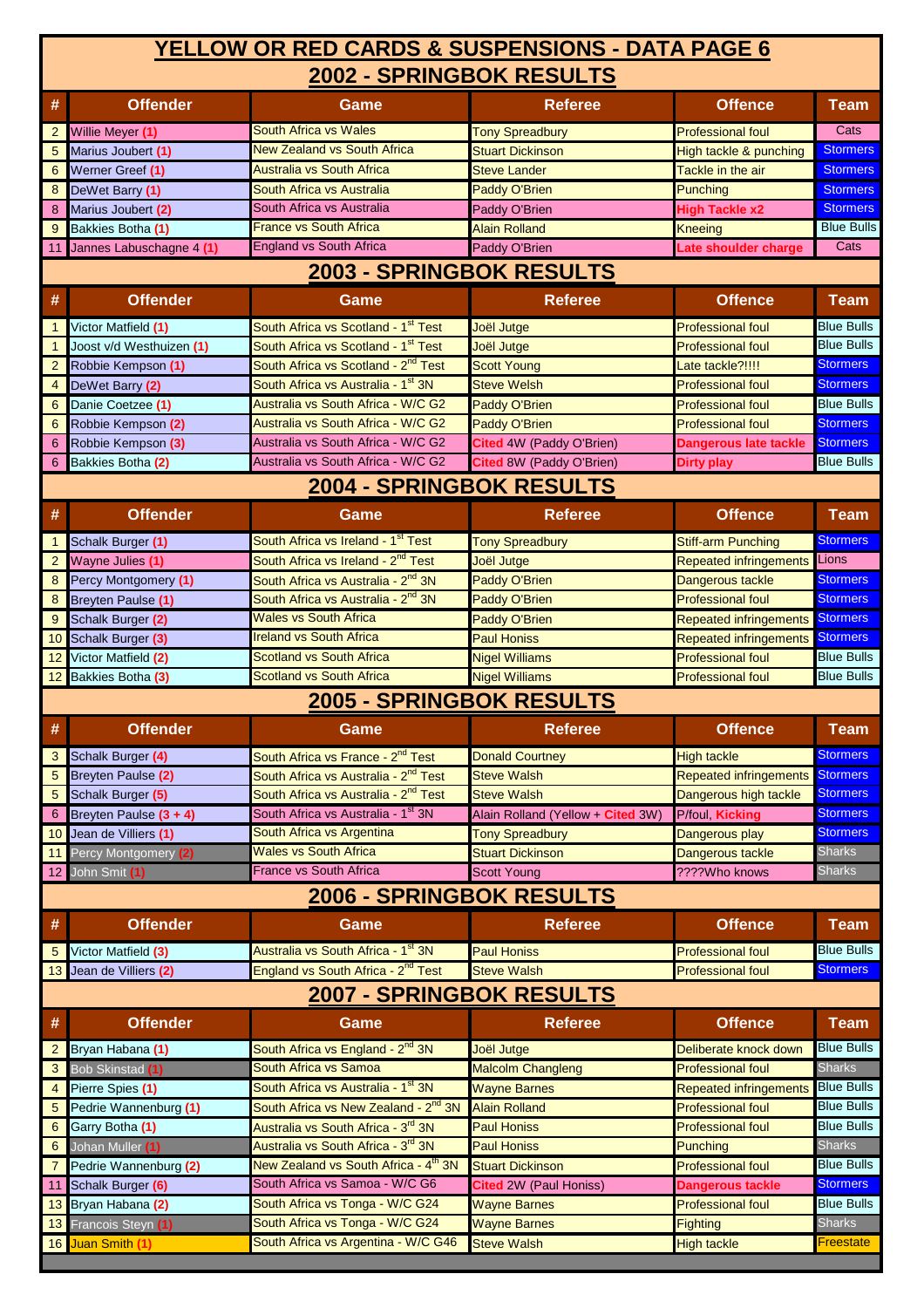#### **2008 - SPRINGBOK RESULTS YELLOW OR RED CARDS & SUSPENSIONS - DATA PAGE 7**

| #                        | <b>Offender</b>              | Game                                             | <u>U KINUDUK KEUUL 10</u><br><b>Referee</b> | <b>Offence</b>                               | <b>Team</b>       |  |  |  |
|--------------------------|------------------------------|--------------------------------------------------|---------------------------------------------|----------------------------------------------|-------------------|--|--|--|
| $\mathbf{1}$             | CJ van der Linde (1)         | South Africa vs Wales - 1 <sup>st</sup> Test     | <b>Dave Pearson</b>                         | <b>Fighting</b>                              | Freestate         |  |  |  |
| 5                        | Victor Matfield (4)          | South Africa vs New Zealand - 2 <sup>nd</sup> 3N | <b>Matt Goddard</b>                         | <b>High tackle</b>                           | <b>Blue Bulls</b> |  |  |  |
| 5                        | Bismarck du Plessis (1)      | South Africa vs New Zealand - 2 <sup>nd</sup> 3N | Cited 3W (Matt Goddard)                     | Eye gouging                                  | <u>Sharks</u>     |  |  |  |
| 9                        | CJ van der Linde             | South Africa vs Australia - 5 <sup>th</sup> 3N   | Cited 4W (Lyndon Bray)                      | <b>Head butt</b>                             | Freestate         |  |  |  |
| 11                       | Jaque Fourie (1)             | Wales vs South Africa                            | <b>Alain Rolland</b>                        | <b>Repeated infringements</b>                | Lions             |  |  |  |
| 12                       | Tendai Mtawarira (1)         | <b>England vs South Africa</b>                   | <b>Nigel Owens</b>                          | <b>Repeated infringements</b>                | <b>Sharks</b>     |  |  |  |
| 12                       | Conrad Jantjes (1)           | <b>England vs South Africa</b>                   | <b>Nigel Owens</b>                          | <b>Professional foul</b>                     | <b>Stormers</b>   |  |  |  |
|                          | 2009 - SPRINGBOK RESULTS     |                                                  |                                             |                                              |                   |  |  |  |
| 2                        | Schalk Burger (7)            | South Africa vs Lions - 2 <sup>nd</sup> Test     | Cristophe Berdos (Red + Cited 8W)           | <b>Eye gouging</b>                           | <b>Stormers</b>   |  |  |  |
| $\overline{2}$           | Bakkies Botha (4)            | South Africa vs Lions - 2 <sup>nd</sup> Test     | <b>Cited</b> 2W (Cristophe Berdos)          | Dangerous tackle                             | <b>Blue Bulls</b> |  |  |  |
| 5                        | JP Pietersen (1)             | South Africa vs New Zealand - 2 <sup>nd</sup> 3N | <b>Nigel Owens</b>                          | <b>High tackle</b>                           | <b>Sharks</b>     |  |  |  |
| 5                        | Bakkies Botha (5)            | South Africa vs New Zealand - 2 <sup>nd</sup> 3N | <b>Nigel Owens</b>                          | <b>Professional foul</b>                     | <b>Blue Bulls</b> |  |  |  |
| 9                        | Jaque Fourie (2)             | New Zealand vs South Africa - 6 <sup>th</sup> 3N | <b>Cited 4W (Nigel Owens)</b>               | <b>Spear tackle</b>                          | Lions             |  |  |  |
| 11                       | Morné Steyn (1)              | <b>France vs South Africa</b>                    | <b>Wayne Barnes</b>                         | <b>Tripping</b>                              | <b>Blue Bulls</b> |  |  |  |
| 11                       | Ryan Kankowski (1)           | <b>France vs South Africa</b>                    | <b>Wayne Barnes</b>                         | <b>Professional foul</b>                     | <b>Sharks</b>     |  |  |  |
|                          |                              | <b>2010 - SPRINGBOK RESULTS</b>                  |                                             |                                              |                   |  |  |  |
| $\overline{2}$           | Flip van der Merwe (1)       | South Africa vs France                           | <b>Bryce Lawrence</b>                       | <b>Cynical play</b>                          | <b>Blue Bulls</b> |  |  |  |
| 3                        | Butch James (1)              | South Africa vs Italy                            | <b>Andrew Small</b>                         | <b>High tackle</b>                           | Bath              |  |  |  |
| 5                        | Bakkies Botha (6)            | New Zealand vs South Africa - 1 <sup>st</sup> 3N | Allen Lewis (Yellow + Cited 9W)             | Prof foul, Head Butt                         | <b>Blue Bulls</b> |  |  |  |
| 6                        | Danie Rossouw (1)            | New Zealand vs South Africa - 2 <sup>nd</sup> 3N | <b>Alain Rolland</b>                        | Foul play                                    | <b>Blue Bulls</b> |  |  |  |
| 6                        | Jean de Villiers (3)         | New Zealand vs South Africa - 2 <sup>nd</sup> 3N | <b>Cited 2W (Alain Rolland)</b>             | <b>Spear tackle</b>                          | <b>Stormers</b>   |  |  |  |
| 7                        | Jaque Fourie (3)             | Australia vs South Africa - 3rd 3N               | George Clancy (Ylw + Cited 4W)              | Spear tackle                                 | <b>Stormers</b>   |  |  |  |
| $\overline{7}$           | BJ Botha (1)                 | Australia vs South Africa - 3 <sup>rd</sup> 3N   | <b>George Clancy</b>                        | <b>Professional foul</b>                     | Harlequins        |  |  |  |
|                          | 11 Bryan Habana (3)          | <b>Ireland vs South Africa</b>                   | <b>Nigel Owens</b>                          | <b>Professional foul</b>                     | <b>Stormers</b>   |  |  |  |
|                          |                              | <b>2011 - SPRINGBOK RESULTS</b>                  |                                             |                                              |                   |  |  |  |
|                          | 8 John Smit (2)              | South Africa vs Samoa                            | <b>Nigel Owens</b>                          | Deliberate Infringement                      | <b>Sharks</b>     |  |  |  |
|                          |                              | <b>2012 - SPRINGBOK RESULTS</b>                  |                                             |                                              |                   |  |  |  |
| 6                        | Tendai Mtawarira (2)         | Australia vs South Africa - 3 <sup>rd</sup> RC   | <b>Nigel Owens</b>                          | Shoulder charge                              | <b>Sharks</b>     |  |  |  |
| 6                        | Eben Etzebeth (1)            | Australia vs South Africa - 3rd RC               | <b>Cited</b> 2W (Nigel Owens)               | <b>Head butt</b>                             | <b>Stormers</b>   |  |  |  |
| 7                        | Dean Greyling (1)            | New Zealand vs South Africa - 4 <sup>th</sup> RC | George Clancy (Ylw + Cited 2W)              | <b>Elbow charge</b>                          | <b>Blue Bulls</b> |  |  |  |
|                          | 10 JP Pietersen (2)          | <b>Ireland vs South Africa</b>                   | <b>Wayne Barnes</b>                         | <b>Early Tackle</b>                          | <b>Sharks</b>     |  |  |  |
| 11                       | Flip van der Merwe (2)       | <b>Scotland vs South Africa</b>                  | <b>George Clancy</b>                        | <b>Repeated infringements</b> Blue Bulls     |                   |  |  |  |
|                          |                              | <b>2013 - SPRINGBOK RESULTS</b>                  |                                             |                                              |                   |  |  |  |
|                          | 1 Bjorn Basson (1)           | South Africa vs Italy                            | <b>Pascal Gauzere</b>                       | <b>High tackle</b>                           | <b>Blue Bulls</b> |  |  |  |
| 3                        | Bryan Habana (4)             | South Africa vs Samoa                            | <b>Pascal Gauzere</b>                       | <b>Deliberate Infringement</b>               | <b>Stormers</b>   |  |  |  |
| 6                        | Willem Alberts (1)           | Australia vs South Africa - 6 <sup>th</sup> RC   | <b>George Clancy</b>                        | Deliberate Infringement                      | <b>Sharks</b>     |  |  |  |
| $\overline{7}$           | Bismarck du Plessis (2)      | New Zealand vs South Africa 7 <sup>th</sup> RC   | <b>Romain Poite</b>                         | Dangerous play                               | <b>Sharks</b>     |  |  |  |
| 8                        | Flip vd Merwe (3)            | South Africa vs Australia - 7 <sup>th</sup> RC   | Jérôme Garcès (Ylw + Cited 1W)              | Dangerous tackle                             | <b>Blue Bulls</b> |  |  |  |
| 8                        | Duane Vermeulen (1)          | South Africa vs Australia - 7 <sup>th</sup> RC   | Jérôme Garcès                               | <b>Professional foul</b>                     | <b>Stormers</b>   |  |  |  |
|                          | 10 Francois Louw (1)         | <b>Wales vs South Africa</b>                     | <b>Alain Rolland</b>                        | Foul play                                    | <b>Bath</b>       |  |  |  |
| 10 <sup>1</sup>          | <b>Coenie Oosthuizen (1)</b> | <b>Wales vs South Africa</b>                     | <b>Alain Rolland</b>                        | <b>Repeated infringements</b>                | <b>Freestate</b>  |  |  |  |
| 11                       | Marcel Coetzee (1)           | <b>Scotland vs South Africa</b>                  | <b>Jerome Garces</b>                        | <b>Repeated infringements</b>                | <b>Sharks</b>     |  |  |  |
| 12 <sub>1</sub>          | Marcel Coetzee (2)           | <b>France vs South Africa</b>                    | <b>Wayne Barnes</b>                         | <b>Retaliation</b>                           | <b>Sharks</b>     |  |  |  |
| 2014 - SPRINGBOK RESULTS |                              |                                                  |                                             |                                              |                   |  |  |  |
| 2                        | Flip vd Merwe (4)            | South Africa vs Wales - 2 <sup>nd</sup> Test     | <b>Steve Walsh</b>                          | <b>Tackling player in the air Blue Bulls</b> |                   |  |  |  |
| 6                        | Bryan Habana (5)             | Australia vs South Africa - 6 <sup>th</sup> RC   | <b>George Clancy</b>                        | <b>High tackle</b>                           | Toulon            |  |  |  |
|                          |                              |                                                  |                                             |                                              |                   |  |  |  |
|                          |                              |                                                  |                                             |                                              |                   |  |  |  |
|                          |                              |                                                  |                                             |                                              |                   |  |  |  |
|                          |                              |                                                  |                                             |                                              |                   |  |  |  |
|                          |                              |                                                  |                                             |                                              |                   |  |  |  |
|                          |                              |                                                  |                                             |                                              |                   |  |  |  |
|                          |                              |                                                  |                                             |                                              |                   |  |  |  |
|                          |                              |                                                  |                                             |                                              |                   |  |  |  |
|                          |                              |                                                  |                                             |                                              |                   |  |  |  |
|                          |                              |                                                  |                                             | <b>Total for this year</b>                   | $\overline{2}$    |  |  |  |
|                          |                              |                                                  |                                             | <b>Average per game for</b><br>this year     | 0.22              |  |  |  |